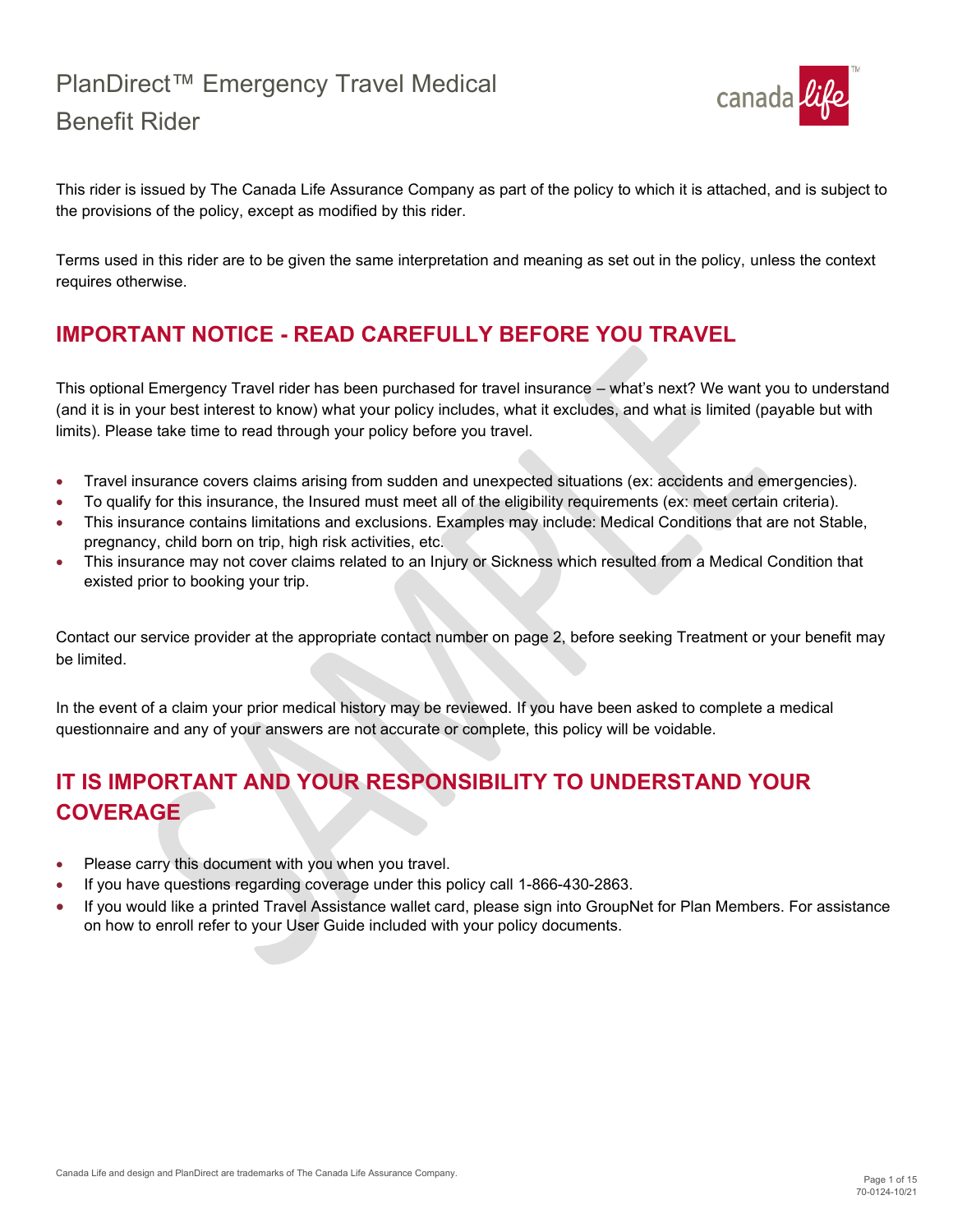

## <span id="page-1-0"></span>Travel Assistance contact information

For help with a medical emergency while travelling, call the number of the location nearest you. Service is available 24 hours a day.

Canada or U.S.A.: 1-855-222-4051 Cuba: 1-204-946-2946\* All other countries: 1-204-946-2577\*

\*Submit long distance charges to Canada Life for reimbursement.

# <span id="page-1-1"></span>Tips before travelling

Telecommunications systems and standards differ throughout the world. We recommend that before travelling, you become familiar with the service and technology available in your destination location.

Some telecommunications systems don't recognize the tonality of mobile devices so they can't be used. In this case, you may have to use a public phone.

Some hotels and resorts offer payphones on location with outside line accessible by using the resort calling card. Ask the hotel's reception about long distance call access.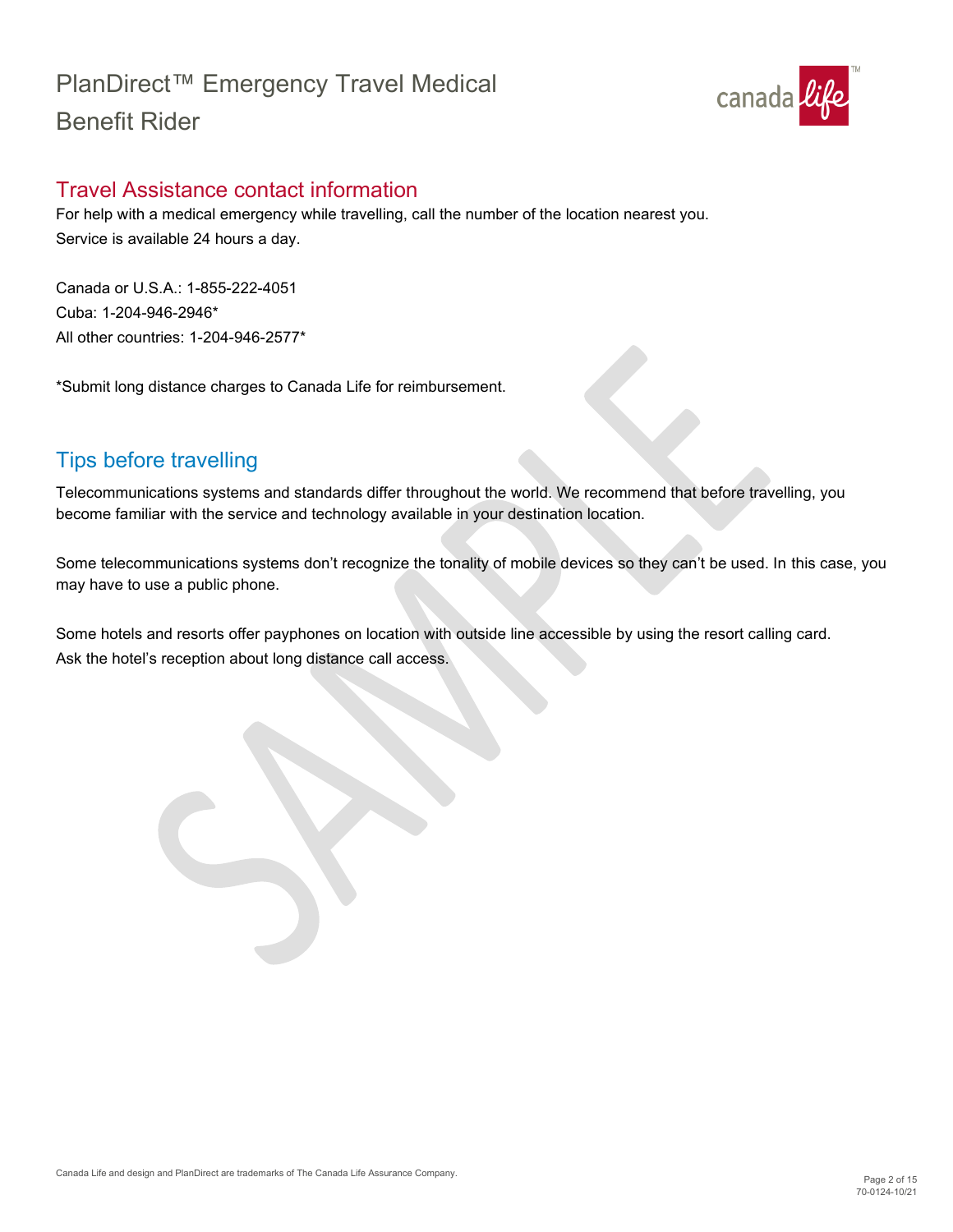

# **Table of Contents**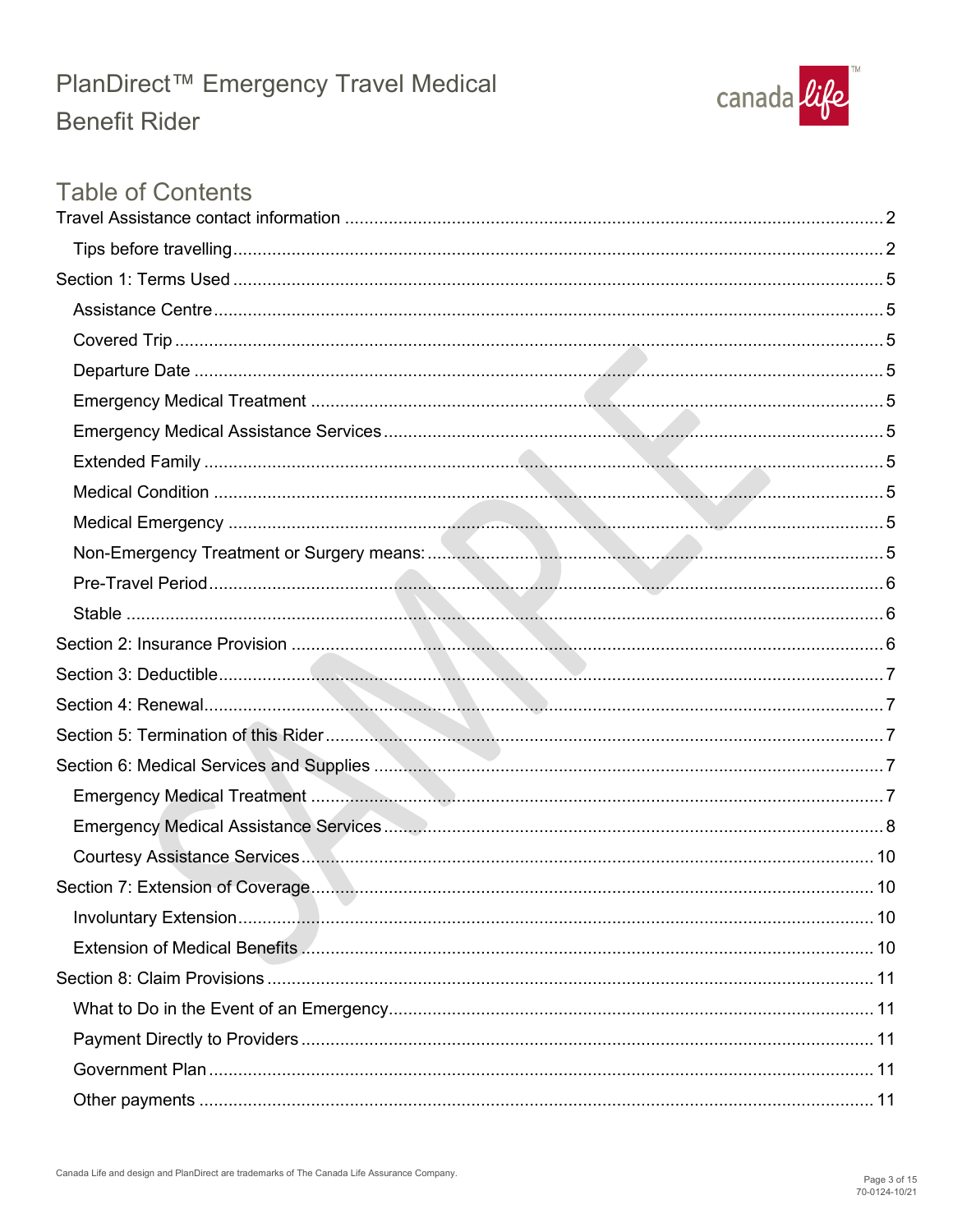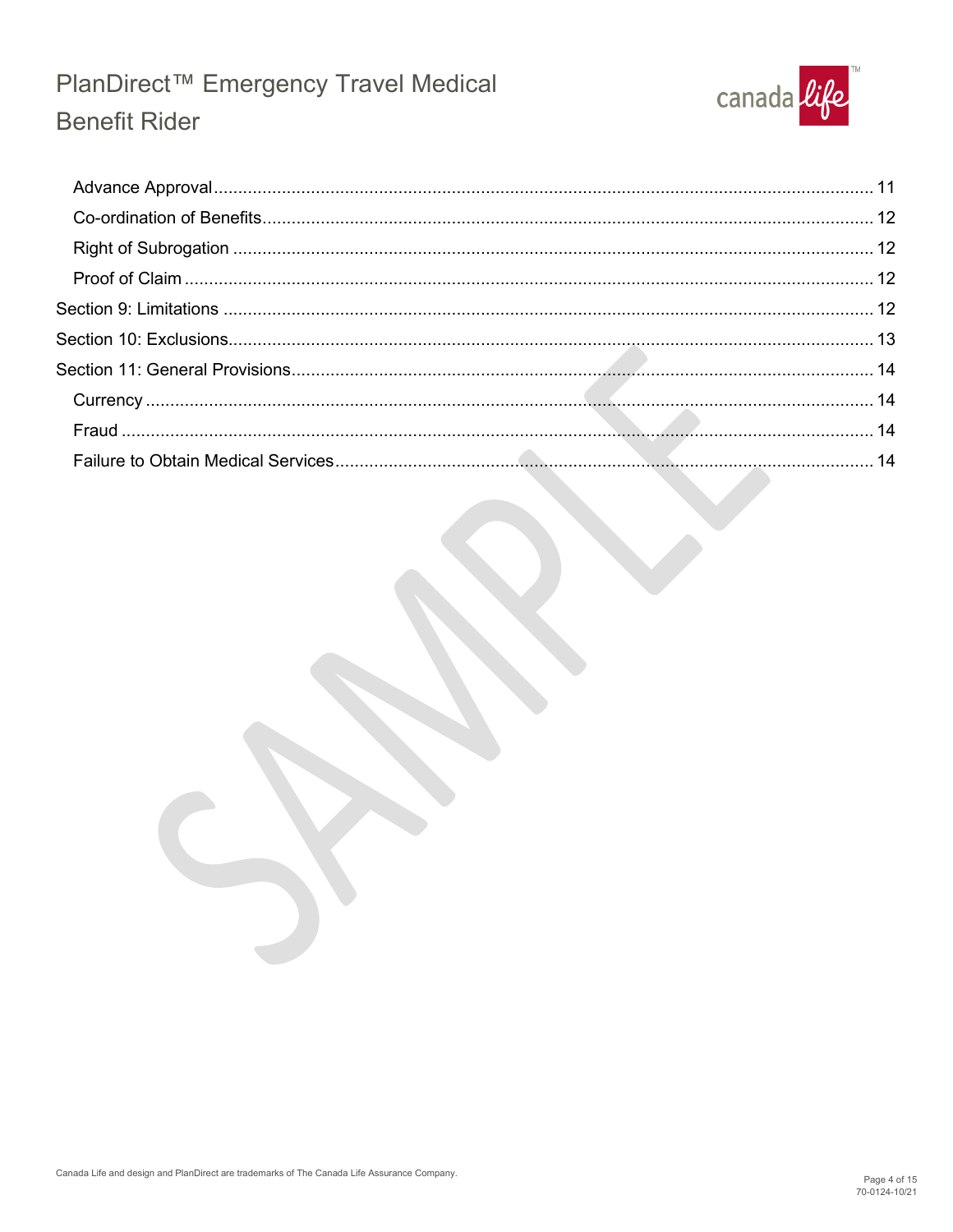

# <span id="page-4-0"></span>Section 1: Terms Used

<span id="page-4-1"></span>Assistance Centre means the network that provides 24-hour telephone emergency medical assistance services and courtesy assistance services on behalf of Canada Life. This network helps locate emergency medical and dental care and obtains Canada Life's prior approval for medical services, and supplies, and assistance services, where required. Assistance services are described in Section 6 – Medical Services and Supplies, under Emergency Medical Assistance Services and Courtesy Assistance Services.

### <span id="page-4-2"></span>Covered Trip means:

• the first 90 consecutive days per trip for Insureds up to age 80.

In all cases, Insureds of any age must be absent from Canada or travelling more than 500 kilometres from home while this rider is in effect. A Covered Trip must begin and end in Canada.

<span id="page-4-3"></span>Departure Date means the date an Insured leaves on a Covered Trip.

<span id="page-4-4"></span>Emergency Medical Treatment means services performed or recommended by a Physician for an Injury or Sickness. This includes, but is not limited to Medical Treatment, diagnostic testing or prescribed medications.

<span id="page-4-5"></span>Emergency Medical Assistance Services means the Emergency Medical Assistance Services described in Section 6.

<span id="page-4-6"></span>Extended Family means the child, spouse, parent, guardian, brother, sister, grandchild and grandparent of the *Owner* or the Insurable Spouse.

<span id="page-4-7"></span>Medical Condition means any Sickness or Injury (including symptoms of undiagnosed conditions).

#### <span id="page-4-8"></span>Medical Emergency means:

- any sudden and unforeseen Injury or Sickness that requires immediate Emergency Medical Treatment; or
- an acute episode of a Sickness that did not present signs or symptoms, or was not being treated prior to the Insured's Departure Date from Canada; or
- an unexpected and unforeseen acute episode of an Injury or Sickness that was a previously identified as Stable and controlled on the Insured's Departure Date, and which requires Emergency Medical Treatment.

A Medical Emergency ends on the earlier of the date when the Insured is no longer receiving Emergency Medical Treatment, or the attending Physician has confirmed that the Insured's Injury or Sickness has improved or stabilized to the extent of allowing the Insured to travel.

## <span id="page-4-9"></span>Non-Emergency Treatment or Surgery means:

- any treatment or surgery not required for immediate relief of acute pain or suffering, or which could reasonably be delayed until the Insured returns home, including periodic check-ups or examinations and regular care for chronic conditions;
- any treatment received by the Insured outside of Canada following Emergency Medical Treatment, including follow-up visits and rehabilitation, if the Insured's Medical Condition permits the Insured to return home;
- any treatment or surgery for a Medical Condition where the Medical Condition would not have prevented the Insured from returning home for treatment or surgery; and
- any medical or Hospital services which the Insured specifically travelled to obtain, whether or not on the advice of a Physician.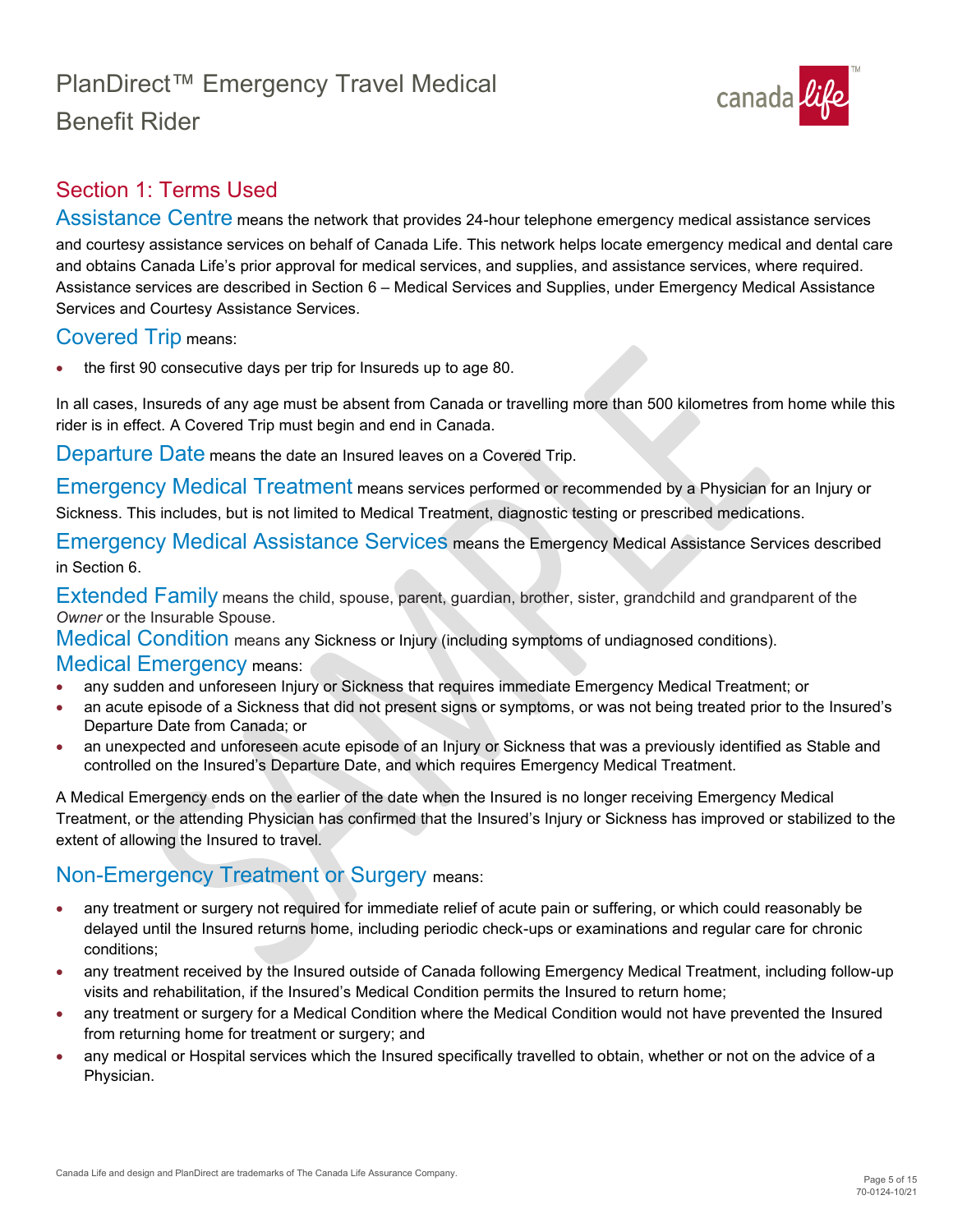

## <span id="page-5-0"></span>Pre-Travel Period means:

- if the Insured is under age 60 on their Departure Date, the entire 6-month period immediately before the date the Insured left on their Covered Trip; or
- if the Insured is age 60 or over on their Departure Date, the entire 365-day period immediately before the date the Insured left on their Covered Trip.

<span id="page-5-1"></span>Stable means for a particular Medical Condition to be considered Stable and controlled, all the following statements must be true in the Pre-Travel Period to an Insured's Departure Date;

- the Insured's Medical Condition must not have worsened;
- the Insured must have consistently been taking medications, as prescribed by the Insured's Physician, if any;
- the Insured's Physician has not prescribed or recommended any medical, surgical or diagnostic procedures for the Insured; and
- the Insured must not have had any new treatments or medications, or changes in dosages.
- For this purpose, the following will not be considered to be new treatments or medications:
	- a change from a brand name medication to a generic brand medication or from a generic brand medication to another generic brand medication for the same Medical Condition;
	- a new medication prescribed because a drug manufacturer has discontinued the original medication or because the drug manufacturer cannot supply the original medication;
	- Aspirin or Acetylsalicylic acid taken for cardiovascular protection;
	- vitamins and minerals and non-prescription medications that are not required as treatment for a Medical Condition; or
	- creams or ointments prescribed for cutaneous irritations.

And the following will not be considered to be changes in dosage:

- the routine adjustment of insulin, Coumadin or Warfarin;
- a decrease of the dosage of cholesterol medication; or
- a dosage change of thyroid or hormone replacement therapy medication.

## <span id="page-5-2"></span>Section 2: Insurance Provision

For benefits to be payable:

- Medical services and supplies must be incurred by an Insured as a result of a Medical Emergency occurring outside Canada;
- Emergency Medical Assistance Services must be incurred by an Insured as a result of a Medical Emergency occurring outside Canada or more than 500 kilometres from the Insured's home;
- The effective date of this rider must be prior to the Departure Date, unless this rider is renewed in accordance with the Term of Insurance and Renewability section

Payment is subject to the limitations and exceptions set out in the policy and in this rider.

Coverage is provided for all Covered Trips the Insured takes while this rider is in force. There is no limit to the number of Covered Trips any Insured may take while this rider is in force. Coverage is provided for a maximum of 60 days per trip.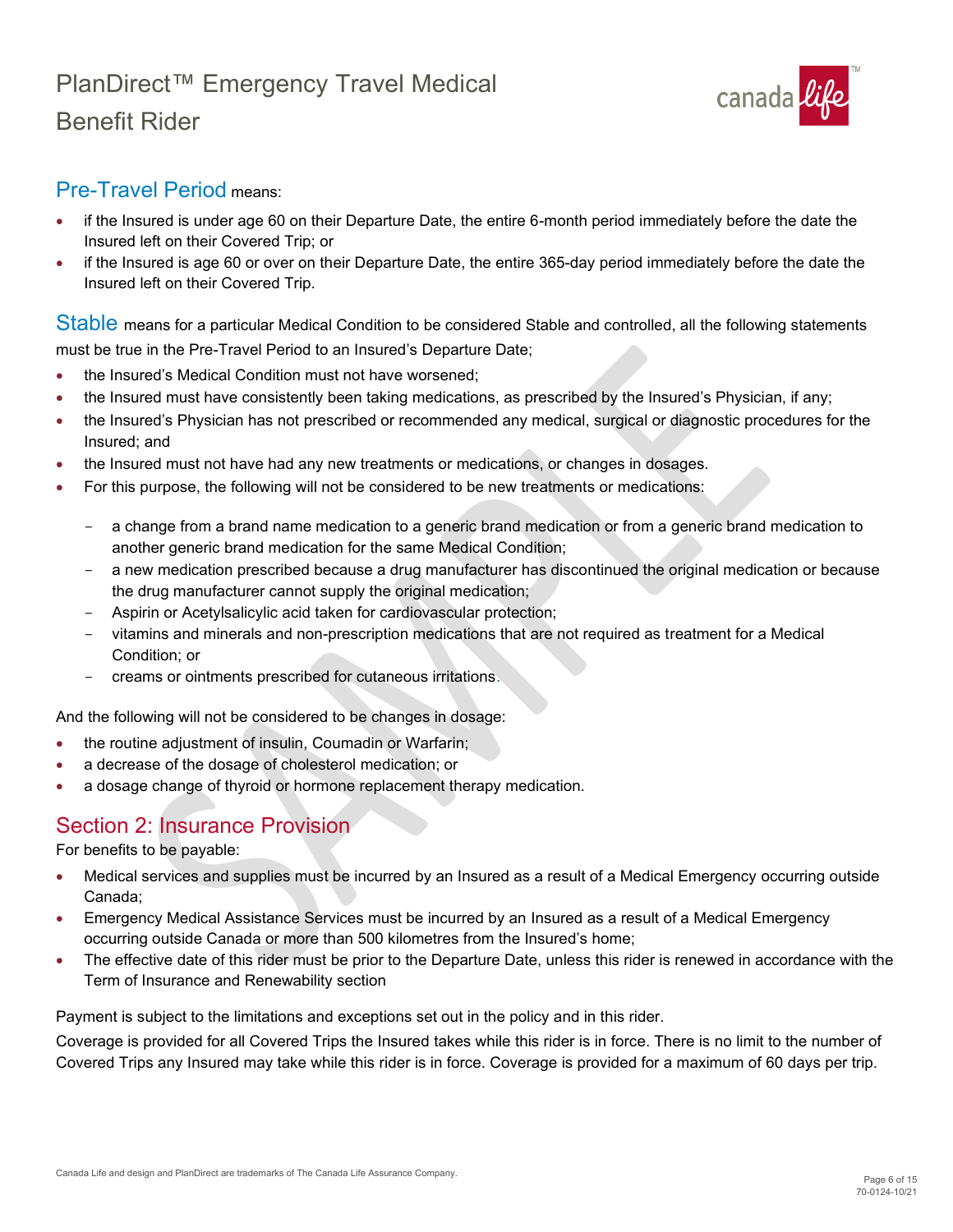

## <span id="page-6-0"></span>Section 3: Deductible

Medical Emergency benefits for covered medical supplies and services are payable for claims in excess of \$100. The Insured is responsible for the first \$100 per claim.

### <span id="page-6-1"></span>Section 4: Renewal

If your policy is renewed in accordance with the Term of Insurance and Renewability section, this rider will also be renewed on the Annual Renewal Date.

## <span id="page-6-2"></span>Section 5: Termination of this Rider

This rider terminates, subject to the Extension of Coverage provision, on the earlier of:

- the date the policy terminates;
- the last day of the month in which the *Owner* reaches age 80; or
- the next Annual Renewal Date following the date on which Canada Life receives a Written Request for the *Owner* to terminate this rider. Such Written Request must be received by Canada Life at least 30 days before the Annual Renewal Date.

Coverage for an *Insured* other than the *Owner* will terminate on the earlier of:

- the date the policy or this rider terminates;
- the date coverage for the *Insured* terminates under the policy; or
- the last day of the month in which the *Insured* reaches age 80.

## <span id="page-6-3"></span>Section 6: Medical Services and Supplies

The following services and supplies are covered when provided during a Covered Trip. The provision of these services and supplies must be related to Emergency Medical Treatment resulting from a Medical Emergency.

**Please Note:** Important limitations to the coverage provided under this rider are set out under Section 9 – Limitations and Section 10 – Exclusions.

## <span id="page-6-4"></span>Emergency Medical Treatment

#### **Ambulance Services**

- ambulance services, including air ambulance, to the nearest centre where essential treatment is available.
- where air ambulance service is required, coverage for a medical attendant is also included if required.
- air ambulance services must be approved in advance by Canada Life and arranged by the Assistance Centre.

#### **Hospital Services**

- Hospital in-patient services and supplies, including room and board and general nursing care while confined to a Hospital semi-private room, ward, coronary care unit or intensive care unit for Acute Care;
- surgery; and
- Hospital outpatient services and supplies.

#### **Physician Services**

the services of a licensed Physician. •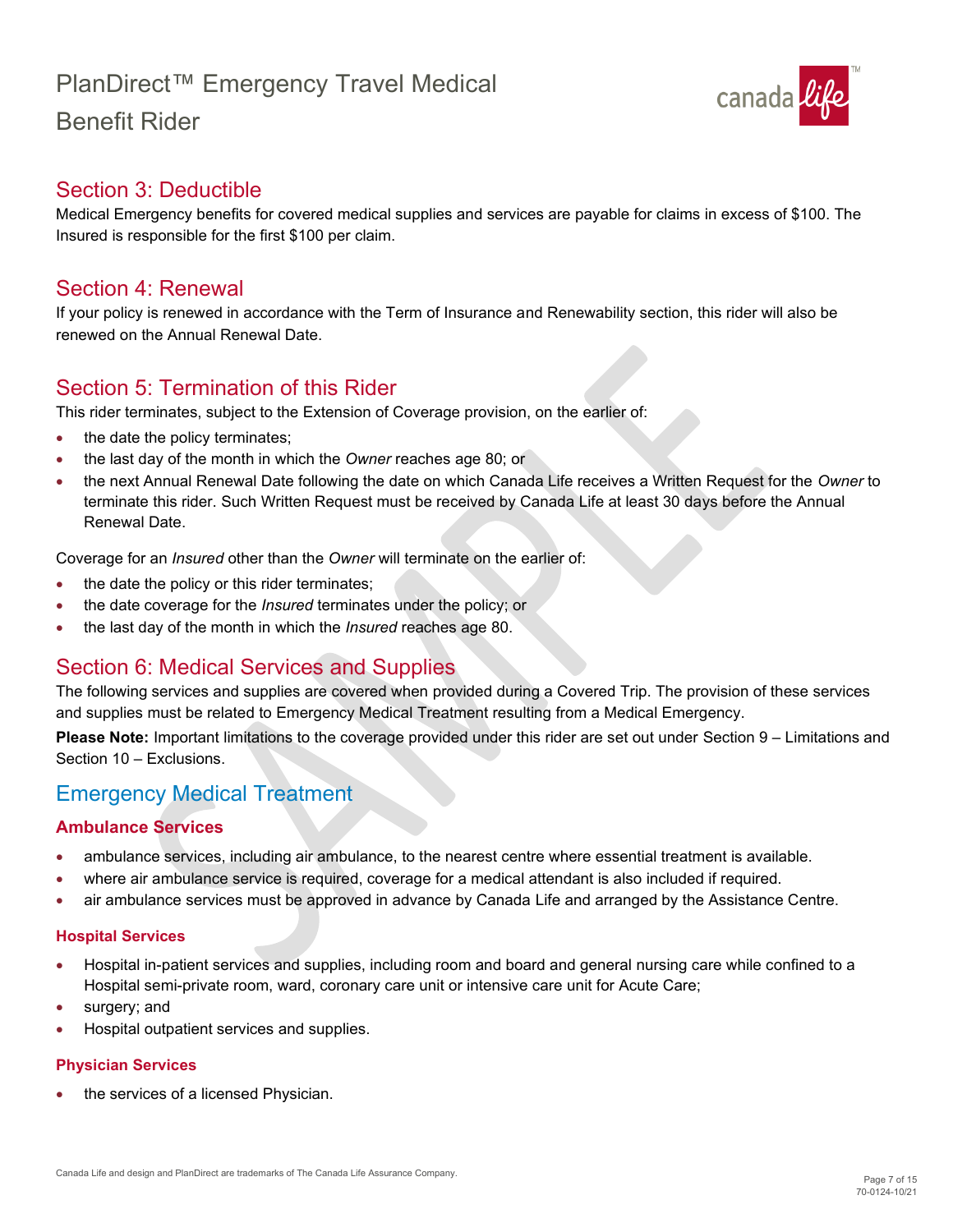

#### **Emergency Dental Treatment**

• emergency dental treatment provided for treatment to a Sound Natural Tooth.

#### **Private Duty Nursing Services**

• a Professional Nurse, who is not a member of the Insured's family, when provided during Hospital confinement for Emergency Medical Treatment that is ordered by a Physician.

#### **Miscellaneous Services and Supplies**

The following miscellaneous services and supplies are covered when provided on an in-patient or outpatient basis:

- anaesthesia and its administration:
- diagnostic X-ray and laboratory examination;
- whole blood, blood plasma and blood products;
- oxygen and its administration;
- casts, dressings, crutches, canes, slings and splints;
- prescription drugs requiring a prescription by law; and
- rental of medical appliances, a hospital-type bed, wheelchair, crutches, braces, etc. (not to exceed the cost of purchase).

### <span id="page-7-0"></span>Emergency Medical Assistance Services

Where Canada Life has given its prior approval, Canada Life will pay for, or reimburse expenses for, Emergency Medical Assistance Services resulting from a Medical Emergency, when arranged by the Assistance Centre.

#### **Medical Evacuation and Repatriation**

- transportation to the nearest Hospital where treatment is available or to a Hospital in Canada.
- coverage for a medical attendant is also included, if required.

Canada Life reserves the right to transfer the Insured to another Hospital or return the Insured to his or her home province or territory. Canada Life will be absolved of any further liability for that Medical Emergency if the transfer request is refused.

#### **Return home**

- return home of an Insured by economy seating (or by upgraded seating or air ambulance if medically necessary), as well as additional seats for a stretcher, if required.
- if an Insured is hospitalized and unable to accompany home any other Insured who is on a Covered Trip with the Insured, a one-way economy flight for each such Insured to return home.
- return or round trip transportation for an attendant for any Insured who is unable to travel alone may be covered when considered necessary by Canada Life.

#### **Extended Stay**

If the Insured is unable to return to his or her home province or territory by the originally scheduled date of return because the Insured is hospitalized on that date, any unexpected additional hotel accommodations and meals incurred by the Insured, and by a person who accompanied the Insured on the Covered Trip and who wishes to stay with the Insured or at the bedside of the Insured. Coverage begins on the day after the originally scheduled date of return. •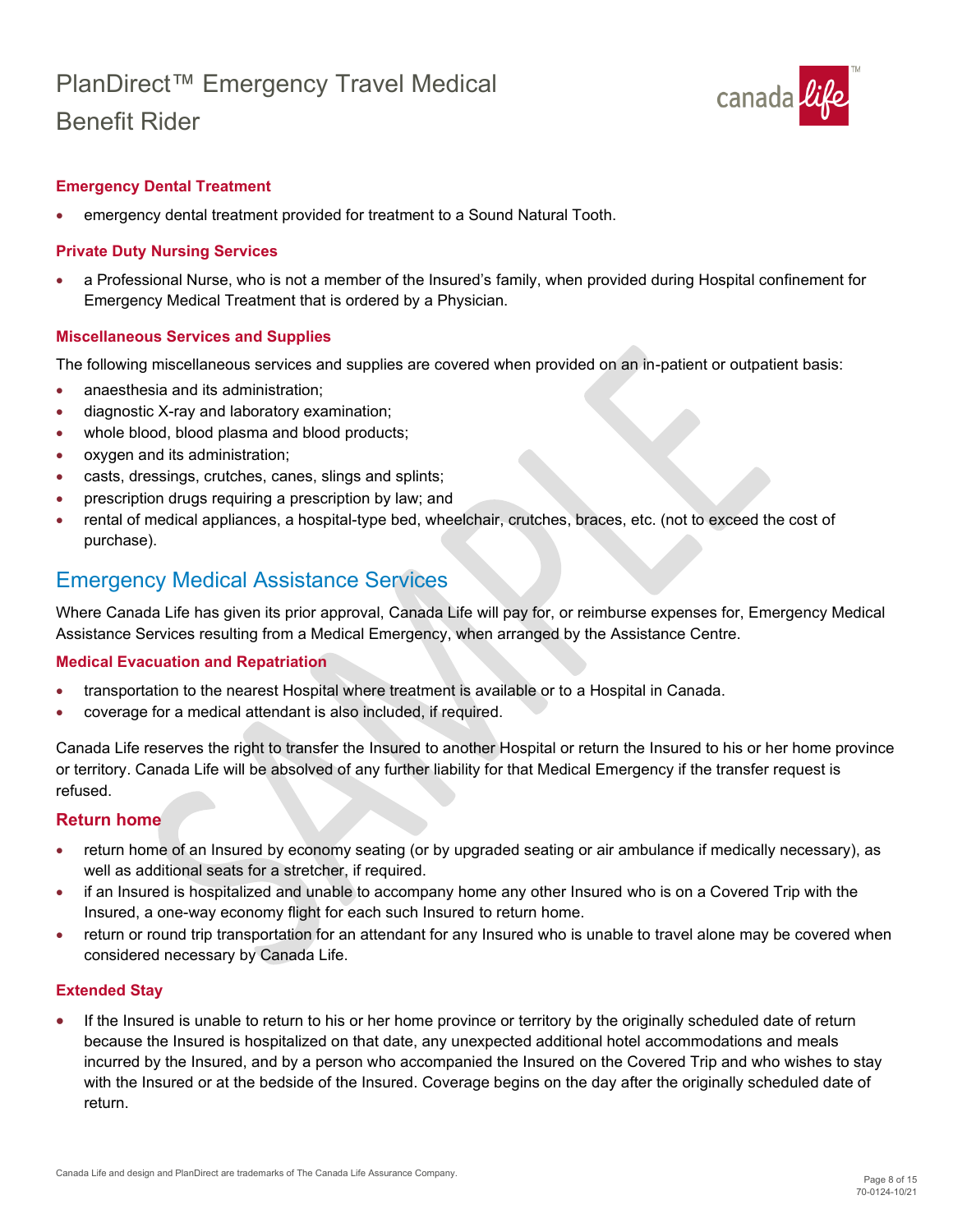

#### **Identification of Deceased Insured**

• In the event of death of an Insured during a Covered Trip, reasonable travel, hotel accommodation and meal expenses for one person to identify the remains.

#### **Repatriation of Deceased Insured**

• In the event of death of an Insured during a Covered Trip, the cost of services and supplies legally required for the preparation of the body, and the cost for its return transportation to Canada.

#### **Burial or Cremation of Deceased Insured at the Place of Death**

- In the event of death of an Insured during a Covered Trip, the cost of services and supplies legally required for the preparation of the Insured's body for burial or cremation at the place of death.
- The determination to have an Insured's body buried or cremated or returned to Canada will be made by the Insured's closest relative.

#### **Transportation to Bedside**

• If the Insured is on a Covered Trip alone, is hospitalized and expected to remain in Hospital for more than seven consecutive days, the cost for reasonable travel, hotel accommodation and meal expenses for one person to visit the Insured.

#### **Trip Cancellation for Medical Reasons**

If prior to a scheduled departure, an Insured is required to cancel a trip due to:

- The death of an Insured or an Extended Family member occurring within 22 days of the scheduled Departure Date;
- An Injury or Sickness, which did not result from a Medical Condition that existed prior to booking your trip. The attending Physician must substantiate in writing that prior to the scheduled Departure Date, they advised the Insured to cancel the trip, or that the Injury or Sickness made it impossible for the Insured to start the trip; or
	- The Injury or Sickness of an Extended Family Member, which required immediate hospitalization with an expected stay of at least three days and did not result from a Medical Condition that existed prior to booking your trip.

Canada Life will reimburse the cost of pre-paid travel expenses which are not refundable or recoverable from any other source.

#### **Trip Interruption for Medical Reasons**

- If an Insured has to end a Covered Trip and return to their province or territory of residence because the Insured experienced a Medical Emergency, we will cover the cost of any non-refundable prepaid travel for the Insured and for each Insured travelling with the Insured who has to return home.
- If the Insured does not return home and opts to continue travelling after the Medical Emergency has ended, we will cover the additional cost of travel for the Insured and for each Insured person traveling with the Insured.
- If required, Canada Life will reimburse the additional cost for hotel accommodation and meals incurred by an Insured travelling with the Insured on account of the interruption.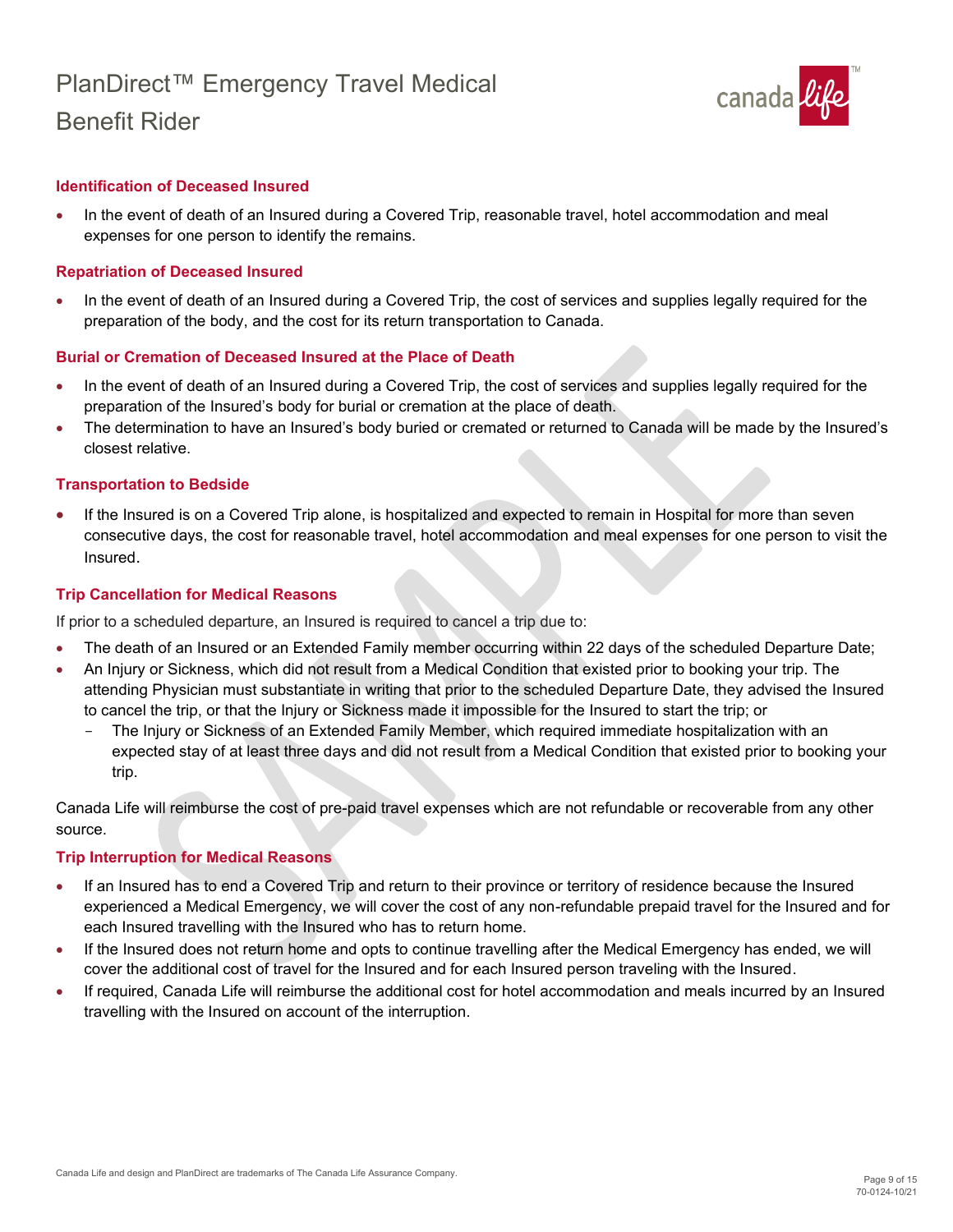

#### **Unexpected Return**

• If an Insured must return to their province or territory of residence because an Extended Family member who is not on the Covered Trip with the Insured is suffering from an unforeseeable Sickness or Injury requiring intensive care treatment or has died, Canada Life will reimburse the cost of any non-refundable prepaid travel for each Insured who is on the Covered Trip. Canada Life will pay any extra cost for a one-way economy flight home.

#### **Vehicle Return**

• If for medical reasons, an Insured or any accompanying person is unable to drive an automobile owned or leased by the Insured to his or her home or to the place to which the automobile must be returned, Canada Life will pay the cost of returning the automobile.

### <span id="page-9-0"></span>Courtesy Assistance Services

The Assistance Centre will provide the following courtesy assistance services to an Insured by toll-free telephone, 365 days a year, 24-hours a day:

- referrals to help locate appropriate medical care;
- assistance in contacting the family, employer, Physician or other medical professional;
- assistance in obtaining a second opinion if the Insured has doubts about his or her treatment or progress;
- assistance in arranging payments, transfers of funds and payment guarantees to medical facilities;
- confirmation to medical facilities of insurance coverage;
- assistance in locating legal assistance;
- telephone interpretation services;
- assistance in replacing lost or stolen travel documents and recovering misdirected luggage; and
- assistance with the transmission of urgent messages, emergency travel arrangements and other details.

## <span id="page-9-1"></span>Section 7: Extension of Coverage

### <span id="page-9-2"></span>Involuntary Extension

If an Insured's return is delayed beyond the scheduled date of return to his or her home province or territory, due to:

- a delay in transportation by the scheduled carrier; or
- inclement weather or vehicle mechanical problems, if the Insured is driving and had commenced his or her return trip before the delay,
- coverage is extended automatically for up to a maximum of 72 hours without additional premium, provided this rider is in force at the time of the delay.

## <span id="page-9-3"></span>Extension of Medical Benefits

- If an Insured is still confined in a Hospital as a result of a Medical Emergency on the date coverage under this rider ends, Canada Life will continue to pay for expenses incurred in connection with the Medical Emergency for which the Insured was hospitalized, until the date the Medical Emergency ends.
- If, as a result of Emergency Medical Treatment or Emergency Medical Assistance Services, an authorized evacuation or transportation service is delayed beyond the date coverage under this rider terminates, Canada Life will continue to pay expenses until the completion of the transportation or evacuation trip.
- The extension of coverage provided under this section is subject to the limitations and exceptions set out in this rider.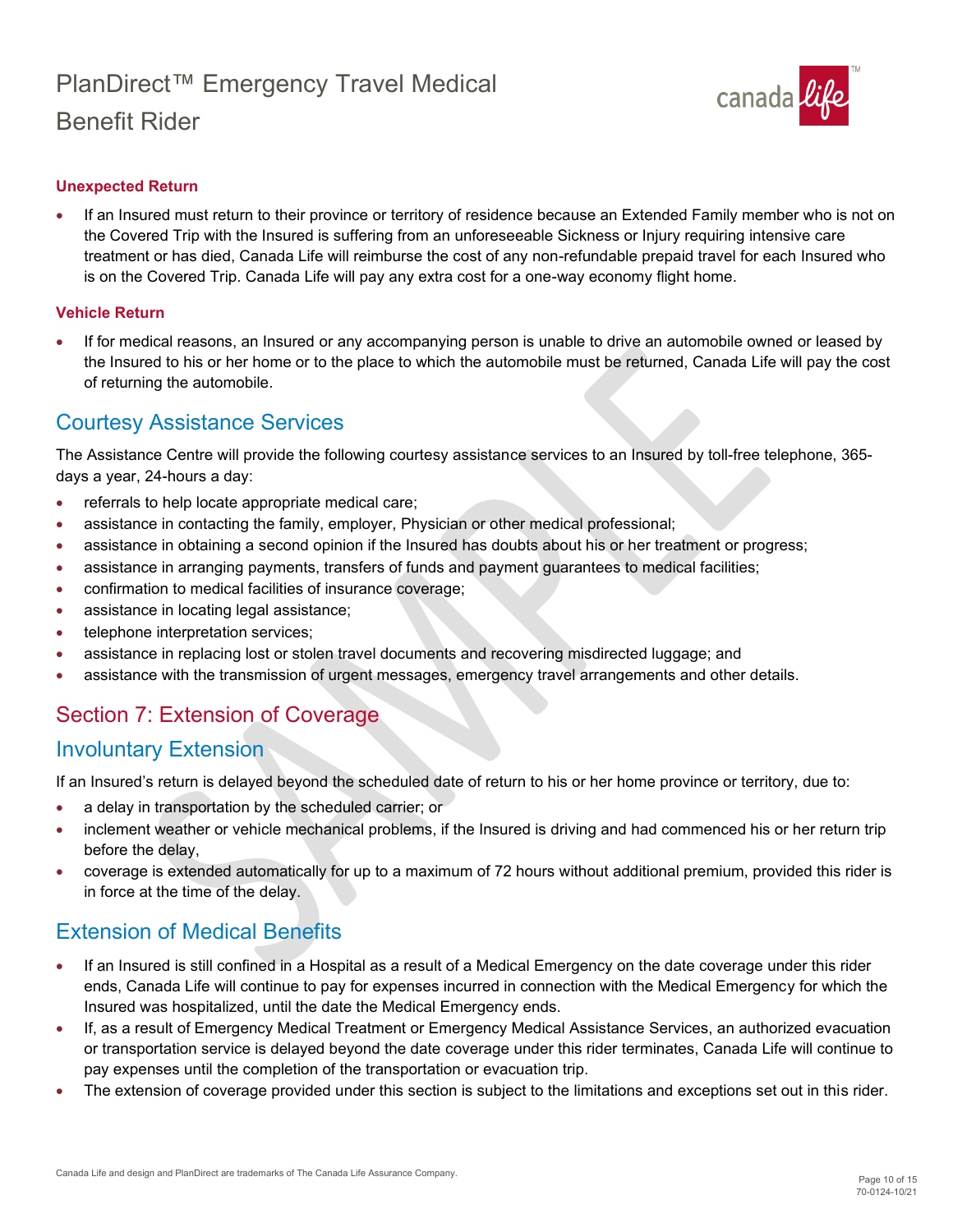

## <span id="page-10-0"></span>Section 8: Claim Provisions

# <span id="page-10-1"></span>What to Do in the Event of an Emergency

An Insured, or any other person acting on behalf of the Insured, must contact the Assistance Centre at one of the toll-free numbers shown on your emergency travel assistance card, issued with this rider, prior to admission to a Hospital or prior to the commencement of Emergency Medical Treatment or Emergency Medical Assistance Services.

If, in case of a Medical Emergency, advance notice is not possible, contact must be made within 24 hours following admission to Hospital or provision of Emergency Medical Treatment.

If, due to the severity of a Medical Emergency, contact within 24 hours is not possible, notification must be made as soon as reasonably possible.

If the Assistance Centre is not notified as required above, benefits payable for medical services and supplies will be reduced as set out under Section 9 – Limitations.

# <span id="page-10-2"></span>Payment Directly to Providers

Many providers of Emergency Medical Treatment will accept assignment of benefits payable to them in place of full payment. Unless advised to do otherwise, Canada Life will make benefit payments directly to these providers. A direct payment to a provider does not affect the Insured's liability for any portion of an expense that is not covered by Canada Life's payment. In the event that Canada Life makes a payment directly to a provider for charges that are not for services and supplies covered under this rider, Canada Life has the right to recover the amount of that payment from the *Owner*.

## <span id="page-10-3"></span>Government Plan

Canada Life will pay the Government Plan's share of a claim, on the Government Plan's behalf. The Government Plan requires that the Insured*,* or a person acting on behalf of the Insured*,* sign a release permitting the Government Plan to reimburse Canada Life for the Government Plan portion of the claim.

Many Government Plans have time limitations on the submission of claims. If the applicable Government Plan refuses payment because the time limitations have expired for reasons other than those caused by Canada Life, the *Owner* must reimburse Canada Life for any amount Canada Life may already have paid on their behalf.

# <span id="page-10-4"></span>Other payments

If an Insured has paid a provider for services and supplies covered under this rider, the *Owner* must contact Canada Life immediately upon the Insured's return home. Canada Life will send the *Owner* the necessary forms and will assist in preparing and submitting a claim.

Please ensure that the Insured obtains an itemized account of the services and supplies provided by the Physician or Hospital. Note that it is much easier to obtain this while at the Hospital or with the Physician than it is when the Insured returns home.

## <span id="page-10-5"></span>Advance Approval

As described in Section 9 – Limitations, certain expenses, including air ambulance, transportation to bedside and vehicle return, are subject to advance approval by Canada Life.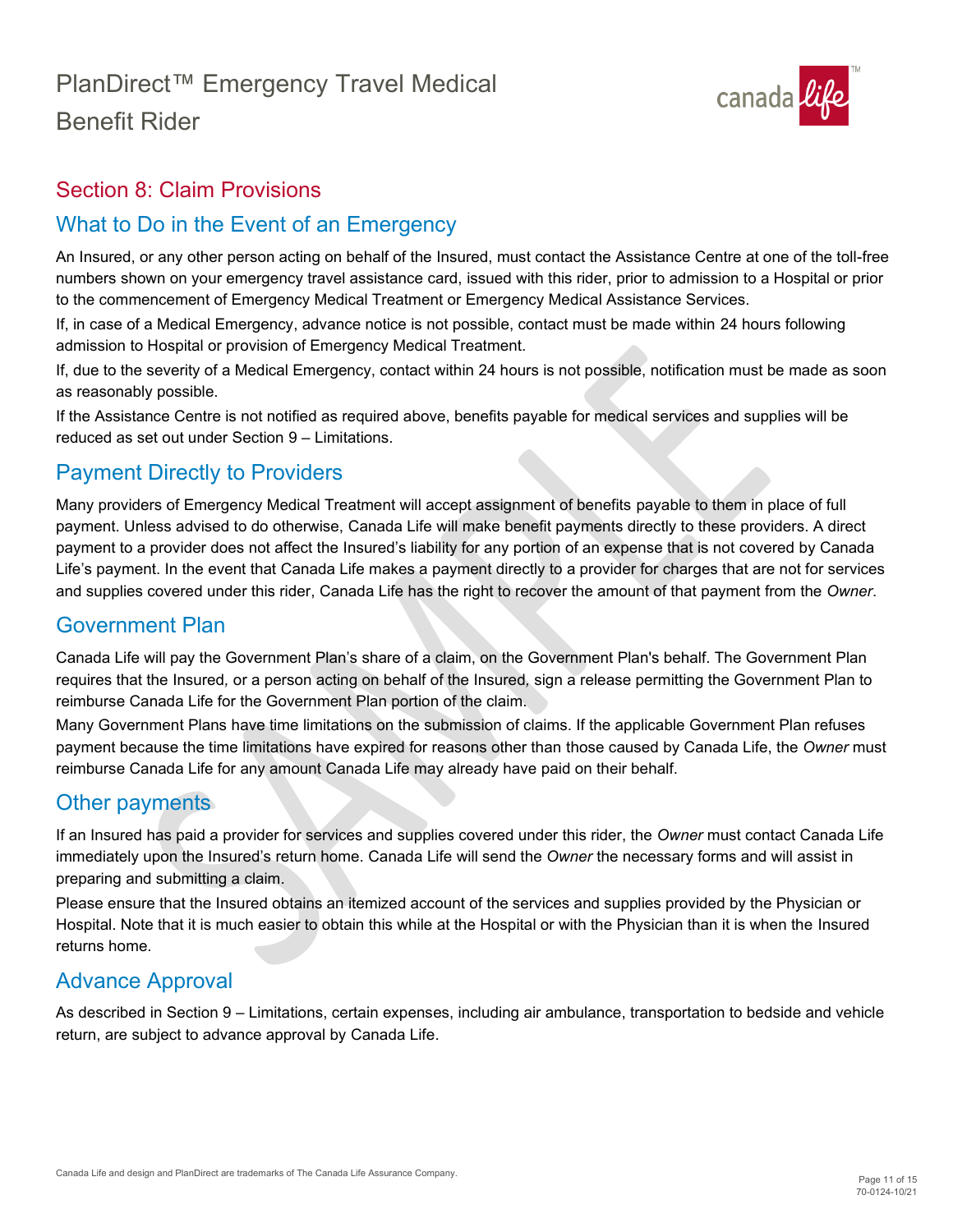

# <span id="page-11-0"></span>Co-ordination of Benefits

Benefits under this rider are co-ordinated when other similar coverage is in effect.

For example, when coverage is in effect under another insurance plan such as a credit card plan or an employer's group plan, each expense is co-ordinated with the other plan, so that the total payment does not exceed 100% of eligible paid expenses. Benefits payable under this rider are subject to a \$100 deductible as set out in Section 3 – Deductible, to limitations as set out in Section 9 – Limitations and to exclusions as set out in Section 10 – Exclusions. Where both a third party and Canada Life have reimbursed the *Owner* for the same expenses, the *Owner* will repay

Canada Life for Canada Life's portion of the expense. Unless otherwise provided in this rider, Canada Life follows the Canadian Life and Health Insurance Association co-

ordination of benefits guidelines for travel plans.

# <span id="page-11-1"></span>Right of Subrogation

If Canada Life paid a benefit under this rider for a loss that a third party is or may be liable for, Canada Life will be subrogated to all the Insured's rights of recovery up to the amount Canada Life paid. The *Owner* may be required to sign an acknowledgement of this right and do whatever is necessary to assist in exercising this right.

# <span id="page-11-2"></span>Proof of Claim

Canada Life will only pay for expenses for which it has received satisfactory proof that payment is due. Satisfactory proof may include, but is not limited to, original receipts issued by the provider, evidence of the Departure Date and date of return from a trip, and any information regarding the health, medical history, and treatment received by an Insured, as well as copies of Hospital and medical records.

## <span id="page-11-3"></span>Section 9: Limitations

In the event of a Medical Emergency, you must call the Assistance Centre before obtaining Emergency Medical Treatment, so that we may confirm coverage and provide pre-approval of treatment. If it is medically impossible for you to call prior to you obtaining Emergency Medical Treatment, we ask you to have someone call on your behalf as referenced in Section 8 - Claims Provisions. Otherwise, if you do not, benefits payable may be reduced by 20 per cent, up to a maximum of \$10,000. This reduction in benefits payable does not apply if the total expenses incurred for medical services and supplies do not exceed \$500.

After your Emergency Medical Treatment has started, ongoing Emergency Medical Treatment requires pre-approval. If you undergo tests as part of a medical investigation, treatment or surgery, that is not pre-approved, your claim may not be paid.

The *Owner* or the *Owner's* agent shall submit satisfactory proof to Canada Life of any expenses incurred no later than 12 months after the expenses were incurred. It is in the best interest of the *Owner* to submit claims within the time limitations set out in the applicable Government Plan, as failure to do so may result in the *Owner* having to reimburse Canada Life for expenses Canada Life paid on the Government Plan's behalf.

The *Maximum Benefit Amount* payable for Emergency Medical Treatment and Emergency Medical Assistance Services, as shown in the *Optional Benefit Riders* section of the *Policy Specifications* under Emergency Travel Medical, is limited to \$1,000,000 per Covered Trip.

Benefits payable for Emergency Medical Treatment and Emergency Medical Assistance Services, are limited to Customary Charges for the service or supply provided.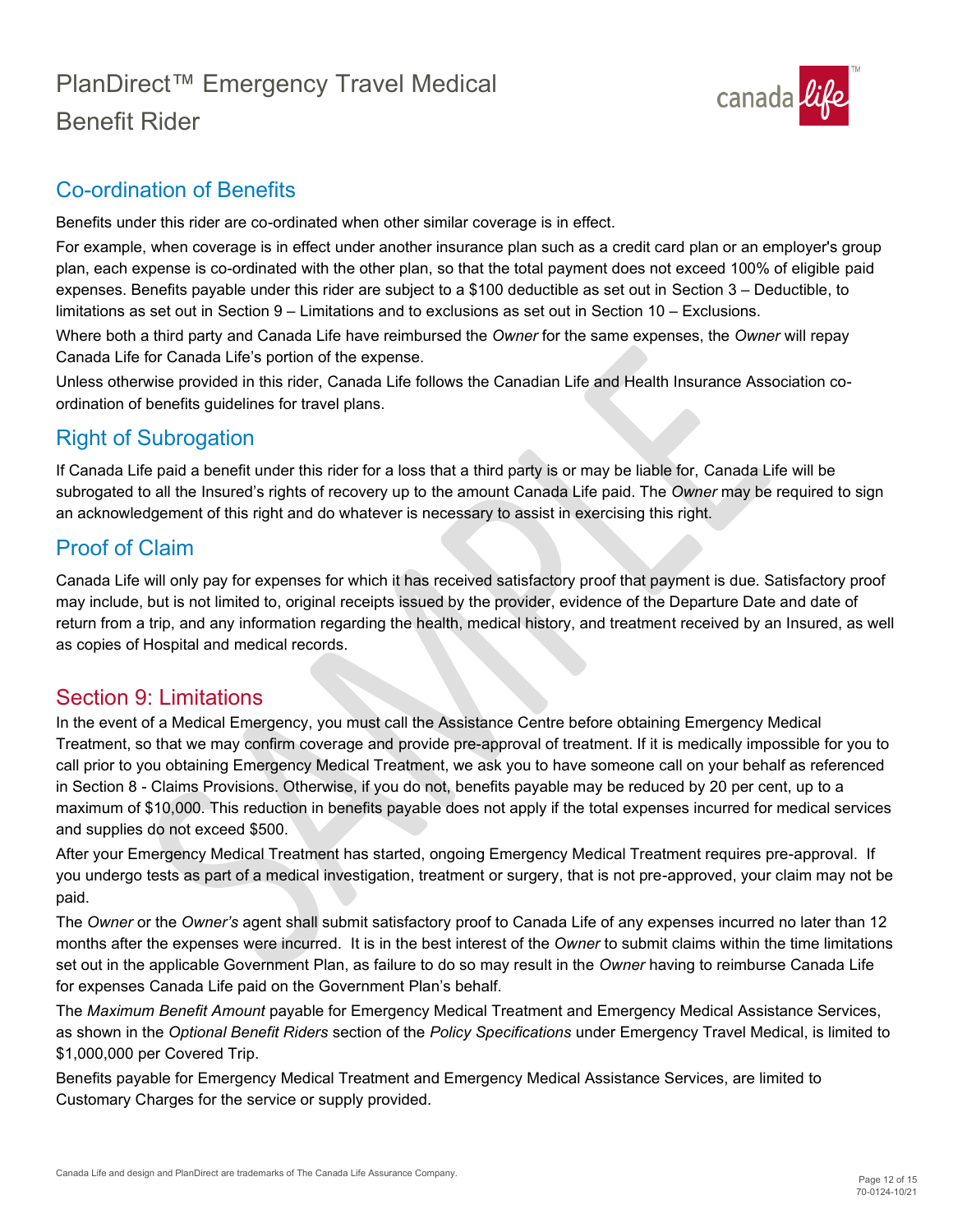

Benefits payable for emergency dental treatment required:

- as a result of a blow from an external force, are limited to \$1,000 per Covered Trip; or
- for a reason other than a blow from an external force, are limited to \$200 per Covered Trip.

Benefits payable for Emergency Medical Assistance Services:

- under the Identification of a Deceased Insured provision are limited to \$5,000 per Insured;
- under the Repatriation of a Deceased Insured provision are limited to \$5,000 per Insured;
- under the Burial or Cremation of a Deceased Insured at the Place of Death provision are limited to \$3,000 per Insured;
- under the Extended Stay provision are limited to \$200 per day to a maximum of \$2,000 per Covered Trip;
- under the Transportation to Bedside provision are limited to \$5,000 per Covered Trip;
- under the Trip Cancellation provision are limited to \$2,500 per Insured or \$5,000 for all Insureds per Covered Trip;
- under the Trip Interruption provision are limited to \$2,500 per Insured or \$5,000 for all Insureds per Covered Trip;
- under the Unexpected Return provision are limited to \$5,000 per Insured per Covered Trip;
- under the Return Home provision are limited to \$5,000 per Insured per Covered Trip;
- under the Vehicle Return provision are limited to \$2,000 per Covered Trip.

For a benefit to become payable under the Trip Cancellation provision, the *Owner* must notify Canada Life within seven days of any cancellation in travel arrangements. Canada Life must receive satisfactory proof of the reason for cancellation within seven days thereafter.

Canada Life is entitled to recover from the *Owner* any credit or refund the *Owner* or *Insured* may obtain on the unused portion of airline tickets.

Payment to the *Owner* or to a provider will discharge Canada Life's obligation under this rider, whether the loss is sustained by the *Owner* or another *Insured*. Canada Life may also, at our discretion and to the extent the law permits, pay another person on behalf of the *Owner*.

## <span id="page-12-0"></span>Section 10: Exclusions

Travel insurance is designed to cover losses arising from sudden and unforeseeable circumstances.

No benefits are payable for losses resulting from, inhalation of gas, participation in hazardous sports, or flying other than as a passenger on a commercial airline. For further clarification;

#### **No benefits will be paid for any expenses:**

- for a Medical Condition that is not consider Stable prior to departure;
- for a Medical Condition or any symptom for which it is reasonable to believe or expect that treatments will be required during your trip;
- incurred for Non-Emergency Treatment or Surgery, including periodic check-ups or examinations;
- incurred when traveling for the purposes of obtaining medical services and supplies, dental services (other than those covered in the Emergency Medical Treatment provision), elective or cosmetic surgery, palliative care, or any alternative therapy, as well as any directly or indirectly-related complication;
- incurred for experimental or investigative medical drugs or procedures;
- for medical services and supplies incurred before the *Rider Effective Date*, or after coverage terminates unless the Insured was hospitalized prior to that date, and except as provided in Section 7 – Extension of Coverage;
- covered by a provincial worker's compensation plan or similar plan;
- for which insurance is not permitted;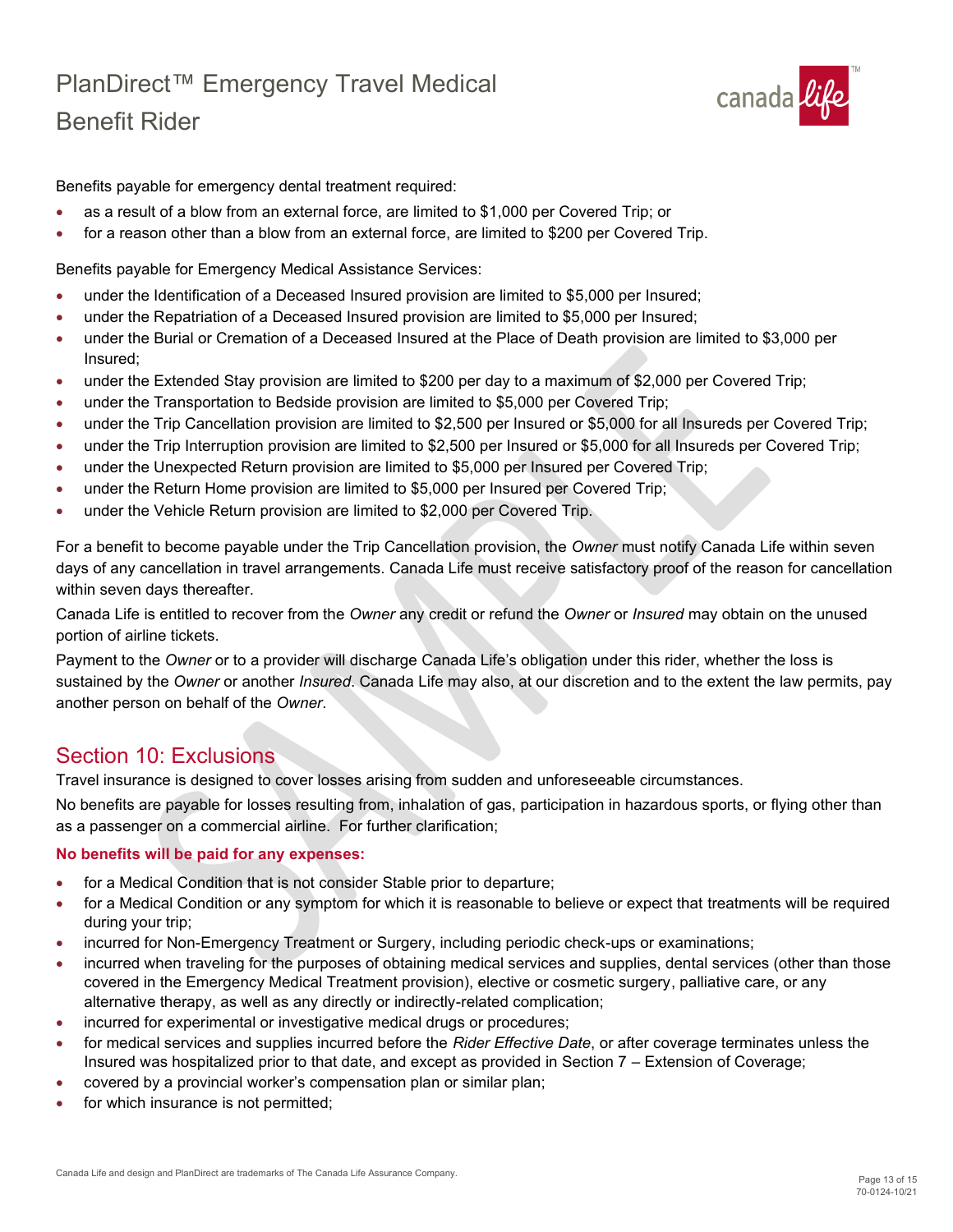

- resulting from pregnancy, childbirth or miscarriage, or any complications incident to pregnancy occurring within eight weeks of the expected delivery date, or at any time if the pregnancy has been considered high risk;
- if it is determined that the Insured should transfer to another facility or return to the Insured's home province/territory of residence for treatment and should the Insured choose not to, no benefits will be paid for further treatment or investigation, a reoccurrence or complication, which arose from, or related to the initial Medical Emergency for any Emergency Medical Treatment or Emergency Medical Assistance Services;
- the continued treatment, recurrence or complication of a Medical Condition or related condition, following Emergency Treatment during your trip, if our medical advisors we determine that your Emergency has ended;
- the continued treatment, recurrence or complication of a Medical Condition or related condition where Emergency Treatment was received without notification to our Assistance Centre and your Emergency has ended.
- any Medical Condition that is the result of you not following Treatment as prescribed to you, including prescribed or over-the-counter medication;
- incurred for medical services or supplies or any Emergency Medical Assistance Services, if travel is undertaken against the advice of a Physician;
- caused by or related to:
	- participation in hazardous activity and sport, including but not limited to, scuba diving (unless the Insured holds a scuba diving designation from a certified school or other licensing body), parachute jumping, motor vehicle racing, mountain climbing, or bungee jumping;
	- participation as a professional in athletic competition or demonstration.

# <span id="page-13-0"></span>Section 11: General Provisions

## <span id="page-13-1"></span>**Currency**

Claims under this rider are payable in Canadian currency. All references to dollar amounts in this rider are in Canadian dollars. Where currency conversion is necessary, the rate of exchange shall be based upon the rate in effect on the date that the last service is rendered. No sum payable under this rider shall bear interest.

## <span id="page-13-2"></span>Fraud

If an Insured attempts, through deceit, to obtain benefits that otherwise would not be provided or payable, coverage under this rider will terminate automatically, without notice.

## <span id="page-13-3"></span>Failure to Obtain Medical Services

Neither Canada Life nor the Assistance Centre shall be held responsible for the availability, quantity, quality, or results of any medical treatment an Insured may require or receive, or for failure by an Insured to obtain medical services.